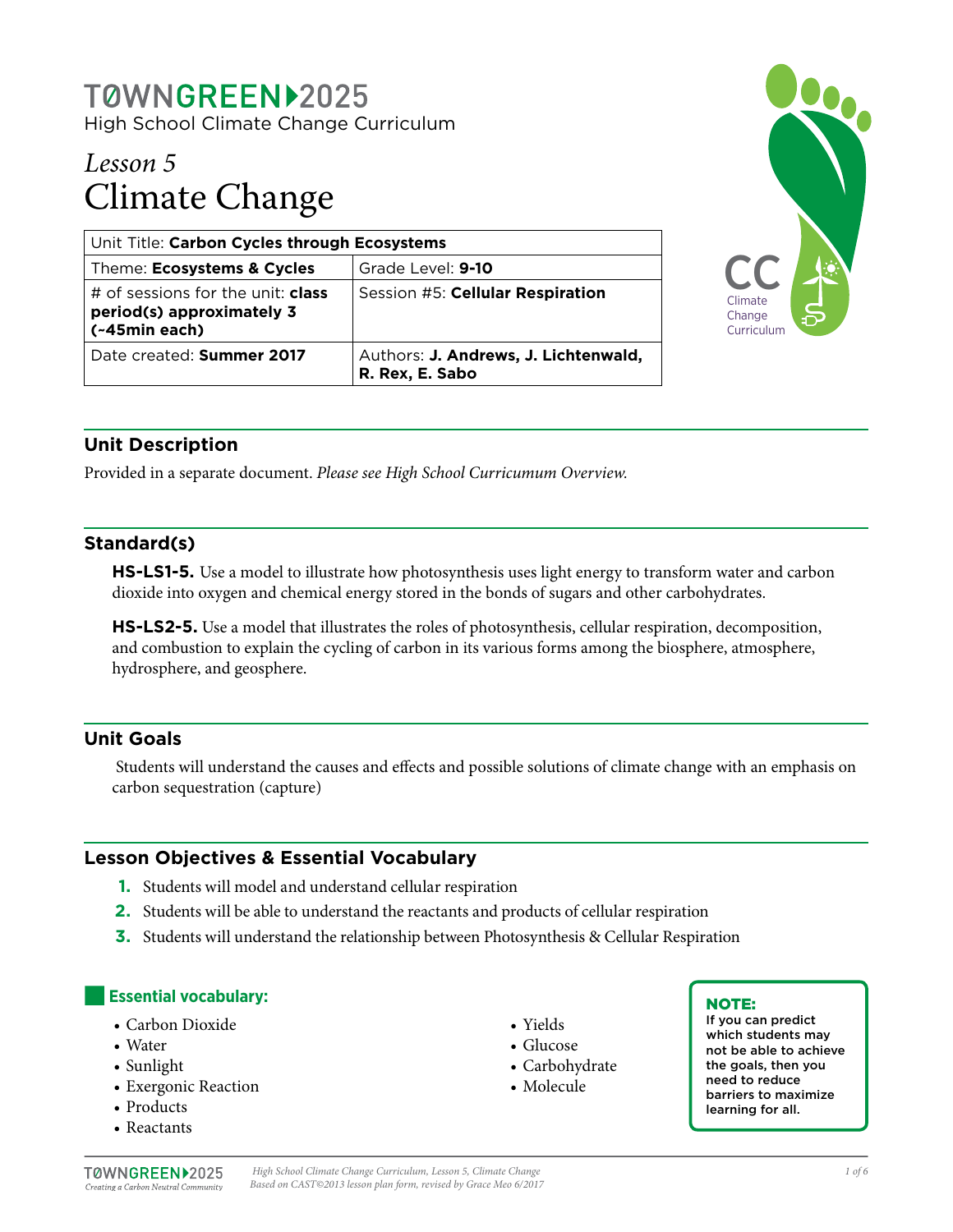## **Note any potential barriers to the lesson — consider variability**

vocab/reading ability — provide scaffolding, diagrams to clarify text, vocab assignments: word splash, etc.

Writing skills: solution provide writing prompts or sentence frames

#### **Evaluation/Assessment**

**(directly linked to the goals, i.e., Formative/Ongoing Assessment or Summative/End of Lesson Assessment)**

Quick write summary from Elodea/Bromothymol Blue demo. If doing the demo a a lab activity, assess student answers to the guiding and analysis questions, or assess a student generated lab report.

Assess further enrichment lab report if students designed & ran a lab after seeing the demo

Guiding questions/teacher check ins from gum drop activity

Assess student developed poster linking photosynthesis and cellular respiration as a culminating activity

*NOTE: Consider the [UDL Guidelines](http://bit.ly/1d5bjtS) in selecting methods and materials to ensure that you provide options for engagement, representation, and action and expression.* 

#### **Methods (e.g., Anticipatory Set, Introduce and Model New Knowledge, Provide Guided Practice, Provide Independent Practice)**

- **1.** Preteach vocabulary and activate prior knowledge.
- **2.** Hook students lab demo: Elodea & bromothymol blue (can be done as a demo or a lab)
- **3.** Quick write summarizing what happened in the demo listed below. Students will share their summaries in a group then classroom setting. The video link shows the demo: *<https://youtu.be/T4SzjSEQpPY>*
- **4.** Elodea and btb lab adapted from teacher web: *[https://docs.google.com/document/d/1Ip-d-jXcmckVMo-](https://docs.google.com/document/d/1Ip-d-jXcmckVMo-Hsd9ByutI1IYQxqUlLpwBtZFyIqA/edit?usp=sharing)[Hsd9ByutI1IYQxqUlLpwBtZFyIqA/edit?usp=sharing](https://docs.google.com/document/d/1Ip-d-jXcmckVMo-Hsd9ByutI1IYQxqUlLpwBtZFyIqA/edit?usp=sharing)*
- **5.** For further enrichment, students could work in groups to design and run a lab after seeing the demo and write a lab report based on that lab.
- **6.** Additional enrichment: Burping Yeast lab for MassBioTeach: *[https://www.](https://www.massbioed.org/educators/curriculum/14-burping-yeast-investigating-aerobic-respiration) [massbioed.org/educators/curriculum/14](https://www.massbioed.org/educators/curriculum/14-burping-yeast-investigating-aerobic-respiration) [burping-yeast-investigating-aerobic](https://www.massbioed.org/educators/curriculum/14-burping-yeast-investigating-aerobic-respiration)[respiration](https://www.massbioed.org/educators/curriculum/14-burping-yeast-investigating-aerobic-respiration)*
- **7.** Share the chemical equation of cellular respiration with the class on board on worksheet
- **8.** see link to explanation of cellular respiration equation: *[https://docs.google.](https://docs.google.com/drawings/d/132_xRbSO6oA4_shQKD6jYgxtgXei9p3FWjKSFqejmNg/edit?usp=sharing) [com/drawings/d/132\\_xRbSO6oA4\\_](https://docs.google.com/drawings/d/132_xRbSO6oA4_shQKD6jYgxtgXei9p3FWjKSFqejmNg/edit?usp=sharing) [shQKD6jYgxtgXei9p3FWjKSFqejmNg/edit?usp=sharing](https://docs.google.com/drawings/d/132_xRbSO6oA4_shQKD6jYgxtgXei9p3FWjKSFqejmNg/edit?usp=sharing)*



- **9.** Have students model cellular respiration using the gumdrops/toothpicks models created in lesson 4.
- **10.** Teacher will lead discussion that links Photosynthesis with Cellular Respiration and tie this into the carbon cycle. Students will generate a poster project as a culminating activity showing the relationship between photosynthesis (lesson 4) and cellular respiration and its role in the carbon cycle.

NOTE:

Provide options — refer to the UDL guidelines as a way to ensure that all learners can demonstrate achievement of goals. For ideas: *[http://bit.](http://bit.ly/1d5bjtS) [ly/1d5bjtS](http://bit.ly/1d5bjtS)*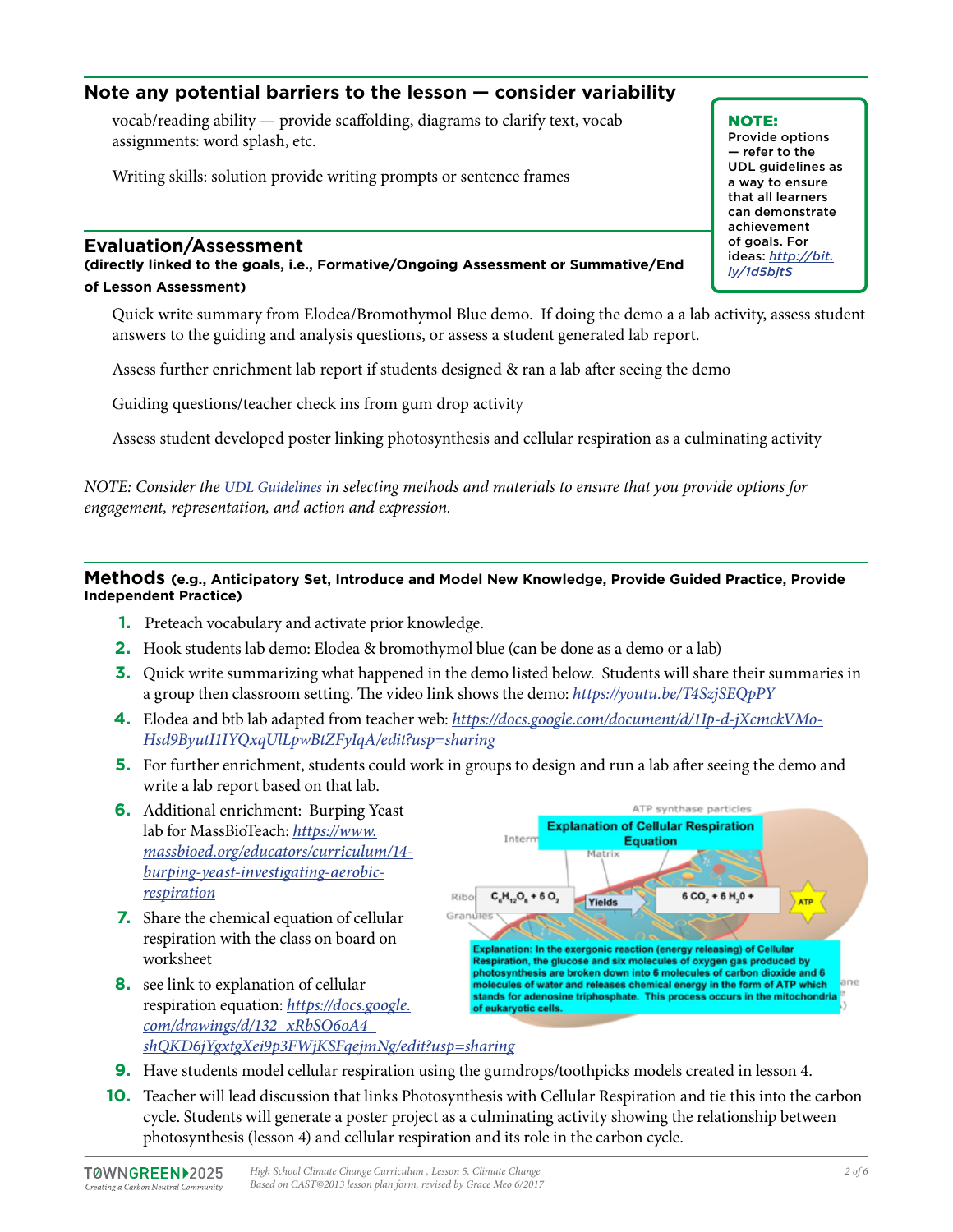## **Materials**

- **1.** Text materials *Miller & Levine Biology chapter 4: Climate* but any Biology or environmental science text would suffice
- **2.** access to online research (chromebooks, laptop cart, library/media center).
- **3.** Bromothymol blue, elodea, test tubes, distilled water, eye dropper, test tube stand
- **4.** colored pencils, gumdrops, toothpicks
- **5.** poster board, markers
- **6.** rubric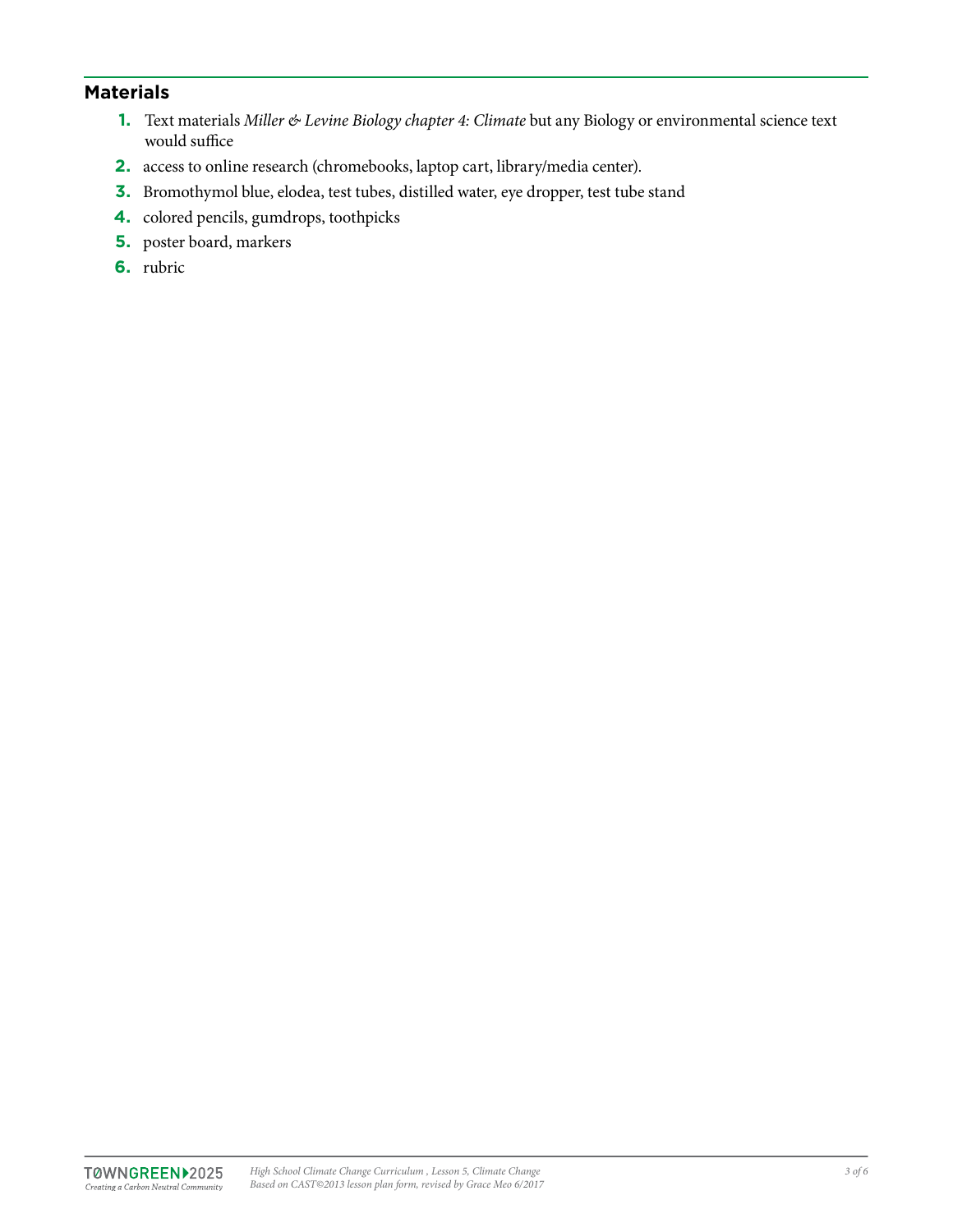# *Elodea & Bromothymol Blue Photosynthesis Laboratory Experiment* Climate Change

# *Background information:*

This lab will investigate the process of photosynthesis. This lab uses an aquatic plant called **Elodea** and the chemical  ${\bf Bromothymol}$   ${\bf Blue}$  (which acts as an indicator of  ${\rm CO}_2$ ). Bromothymol is able to detect the presence of  $\text{CO}_\text{2}$  (a necessary component of photosynthesis) and  $\text{O}_\text{2}$  (a waste product released during photosynthesis) in solution.

In a test tube, you will see that:

- **bromothymol blue + CO2 = green**
- $\cdot$  bromothymol blue  $+$  O<sub>2</sub> = blue

## ■**Equation:**

Write the equation for photosynthesis.

#### ■**Hypothesis:**

#### ■**Material Preparation:**

If concentrated bromothymol blue (BTB liquid) is available, dilute with water (distilled works best) and test the concentration by adding 10 ml of your BTB solution to 15 ml water and bubbling one lung full of air through a straw into the water. It should turn greenish. (If it stays blue, the BTB is too concentrated; if it turns yellow, the BTB is too diluted.) Adjust your solution as necessary and place in dropper bottles for lab teams to use.

#### ■**Procedure:**

- **1.** Pour 75 mL of water into a 250 mL beaker.
- **2.** Add 2 mL of bromothymol blue to the water. It should be a blue solution.
- **3.** Using a straw, GENTLY blow into the solution causing it to bubble for approximately 1 minute.
- **4.** Label 3 large test tubes: 1, 2, & 3
	- **A.** Tube 1 will be the control (no Elodea)
	- **B.** Tube 2 will be the Elodea in the dark
	- **C.** Tube 3 will be the Elodea in the light
- **5.** Pour 25 mL of the bromothymol blue + water solution into each of the three test tubes.
- **6.** Cover Tube 1 with tin foil (there is no Elodea in Tube 1) and place it in the test tube rack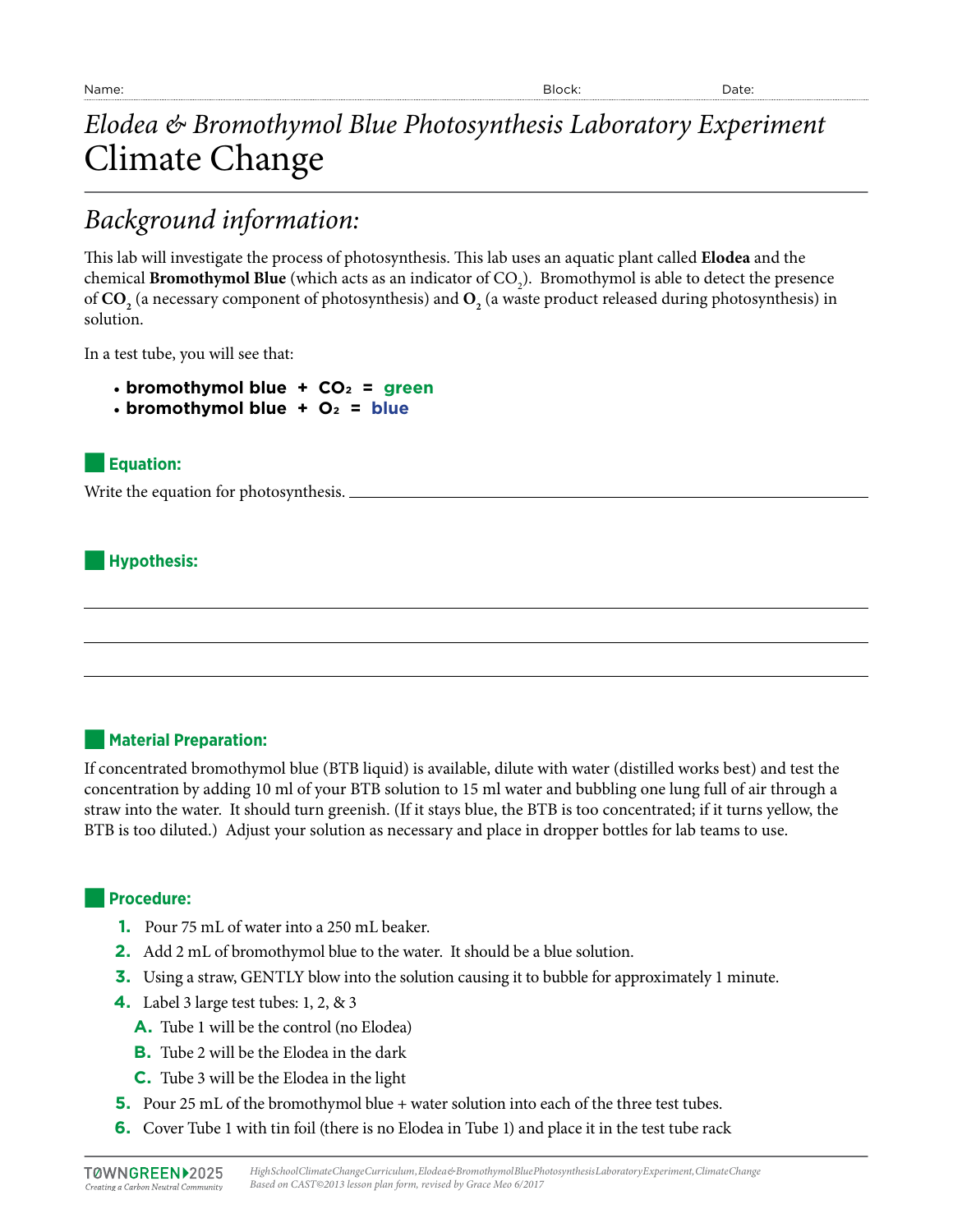- **7.** Add a 7 cm piece of Elodea to Tube 2. Using your straw, GENTLY push the Elodea to the bottom of the test tube. Then cover Tube 2 with tinfoil and place it in the test tube rack.
- **8.** Add a 7 cm piece of Elodea to Tube 3. Using your straw, GENTLY push the Elodea to the bottom of the test tube. Cover the test tube with plastic wrap or a stopper. Then place it in the test tube rack.
- **9.** Place the entire test tube rack under a light source and allow to sit overnight.



#### ■**Pre-Lab Questions:**

**1.** Predict what will happen to the color of the solution when you blow into the straw (causing the

bromothymol blue + water solution to bubble). Explain your prediction.

**2.** Predict what color Tube 1 will be after the experiment.

**3.** Predict what color Tube 2 will be after the experiment.

**4.** Predict what color Tube 3 will be after the experiment.

#### Results: Record your results in the table below.

| <b>Sample</b>               | No Elodea + Tinfoil (Control) | Elodea + Tinfoil   Elodea + Light |  |
|-----------------------------|-------------------------------|-----------------------------------|--|
| Color Before <br>Experiment |                               |                                   |  |
| Color After<br>Experiment   |                               |                                   |  |